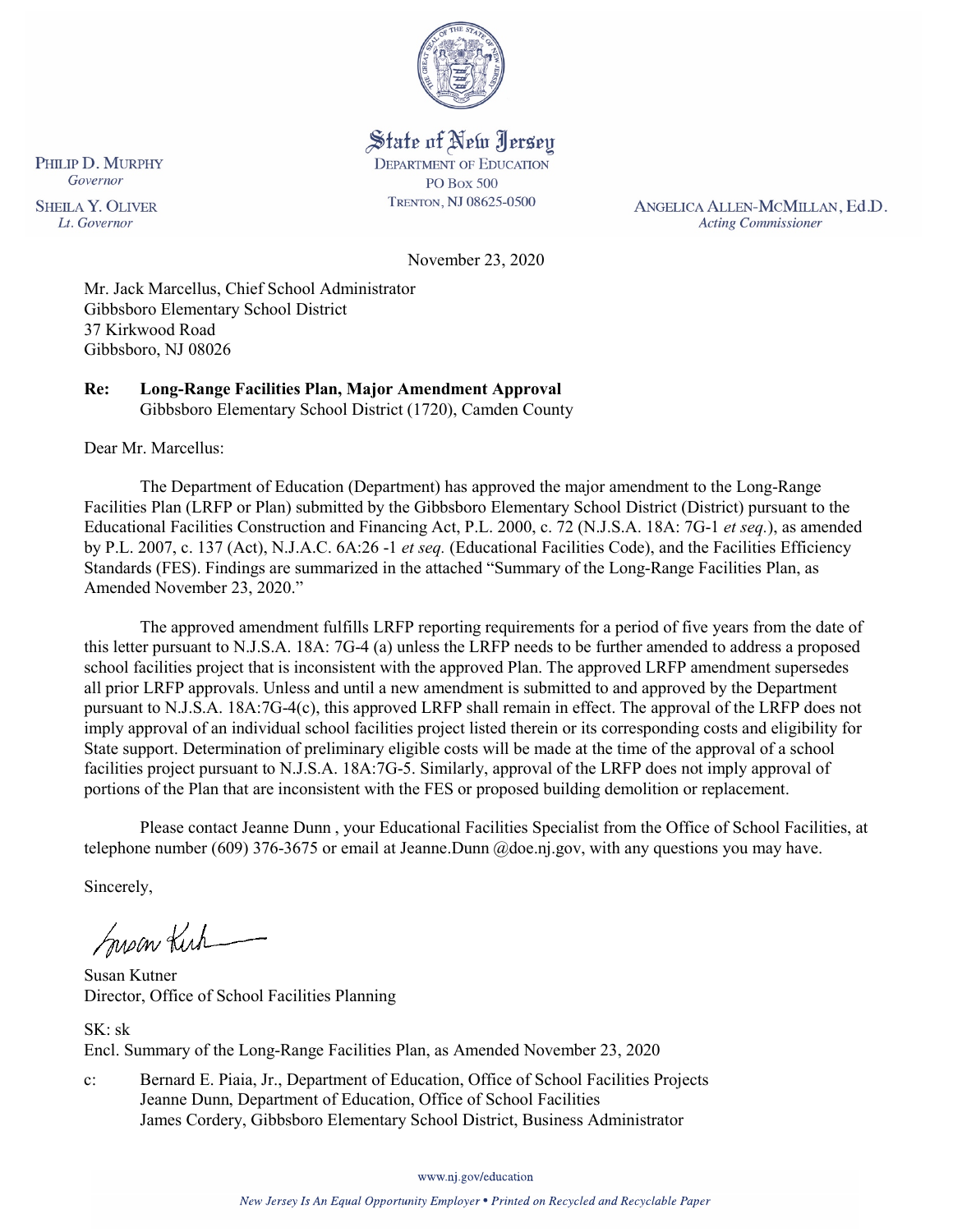# **Gibbsboro Elementary School District (1720) Summary of the Long-Range Facilities Plan, as Amended November 23, 2020**

The Department of Education (Department) has completed its review of the major amendment to the Long-Range Facilities Plan (LRFP or Plan) submitted by the Gibbsboro Elementary School District (District) pursuant to the Educational Facilities Construction and Financing Act, P.L. 2000, c. 72 (N.J.S.A. 18A: 7G-1 *et seq.*), as amended by P.L. 2007, c. 137 (Act), N.J.A.C. 6A:26-1 et seq. (Educational Facilities Code), and the Facilities Efficiency Standards (FES).

The following provides a summary of the District's approved amended LRFP. The summary is based on the standards set forth in the Act, the Educational Facilities Code, the FES, District-reported information in the Department's LRFP reporting system, and supporting documentation. The referenced reports in *italic* text are standard reports available on the Department's LRFP website.

## **1. Inventory Overview**

The District is classified as a Regular Operating District (ROD) for funding purposes. It provides services for students in grades PK-8.

The District identified existing and proposed schools, sites, buildings, rooms, and site amenities in its LRFP. Table 1 lists the number of existing and proposed district schools, sites, and buildings. Detailed information can be found in the *School Asset Inventory Report* and the *Site Asset Inventory Report.*

**As directed by the Department, school facilities projects that have received initial approval by the Department and have been approved by the voters, if applicable, are represented as "existing" in the LRFP.** Approved projects that include new construction and/or the reconfiguration/reassignment of existing program space are as follows: n/a.

| Category                                     | <b>Existing</b> | <b>Proposed</b> |
|----------------------------------------------|-----------------|-----------------|
| Number of Schools (assigned DOE school code) |                 |                 |
| Number of School Buildings <sup>1</sup>      |                 |                 |
| Number of Non-School Buildings <sup>2</sup>  |                 |                 |
| Number of Vacant Buildings                   |                 |                 |
| Number of Sites                              |                 |                 |

#### **Table 1: Number of Schools, School Buildings, and Sites**

Based on the existing facilities inventory submitted by the District:

- Schools using leased buildings (short or long-term):  $n/a$
- Schools using temporary classroom units (TCUs), excluding TCUs supporting construction: n/a
- Vacant/unassigned school buildings:  $n/a$

 $\overline{a}$ 

<span id="page-1-1"></span><span id="page-1-0"></span>*<sup>1</sup>* Includes district-owned buildings and long-term leases serving students in district-operated programs

<sup>&</sup>lt;sup>2</sup> Includes occupied district-owned buildings not associated with a school, such as administrative buildings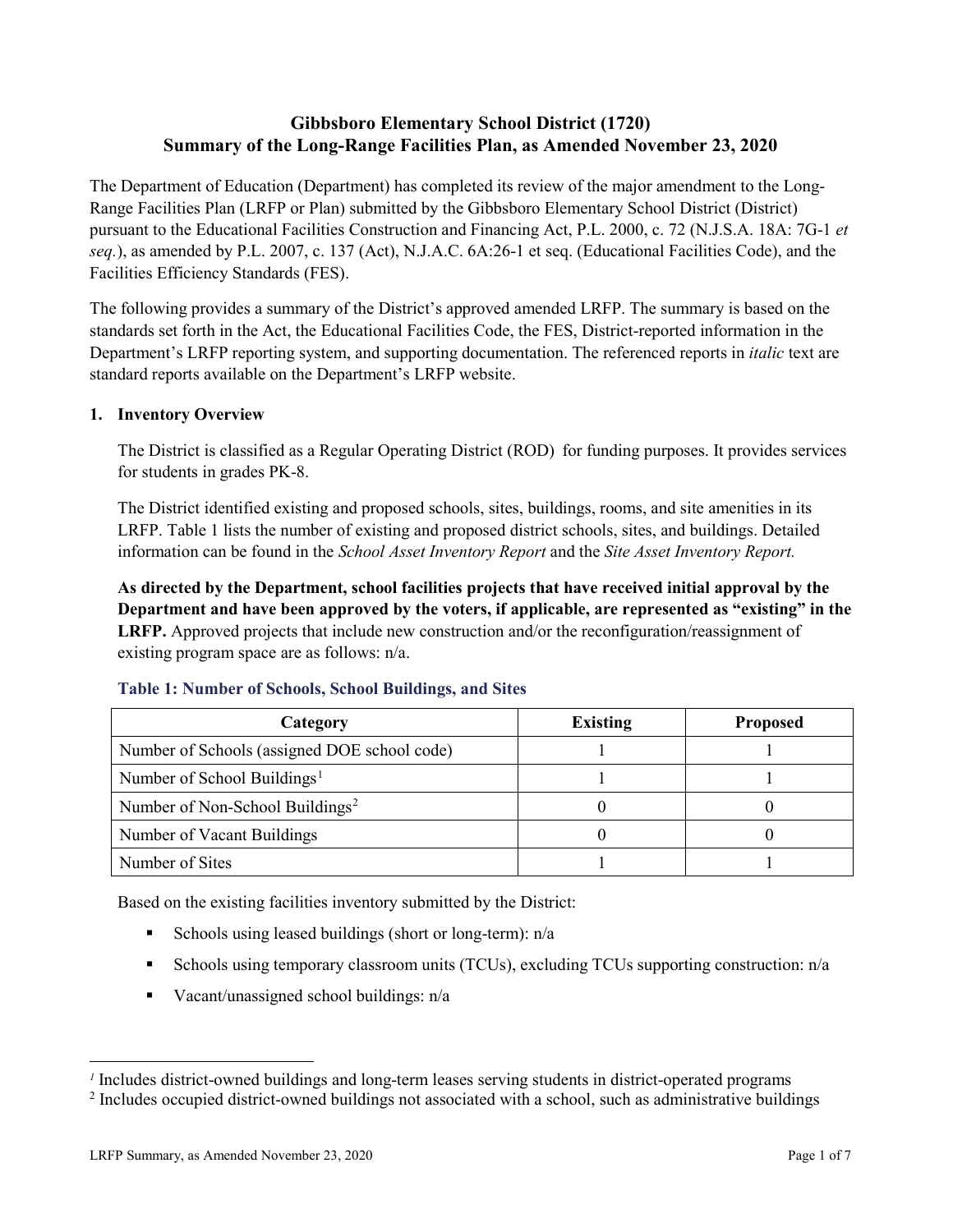Findings:

The Department has determined that the proposed inventory is adequate for approval of the District's LRFP amendment. However, the LRFP determination does not imply approval of an individual school facilities project listed within the LRFP; the District must submit individual project applications for project approval.

## **2. District Enrollments**

The District determined the number of students, or "proposed enrollments," to be accommodated for LRFP planning purposes on a district-wide basis and in each school.

The Department minimally requires the submission of a standard cohort-survival projection using historic enrollment data from the Application for School State Aid (ASSA) or NJ Smart. The cohort-survival method projection method forecasts future students based upon the survival of the existing student population as it moves from grade to grade. A survival ratio of less than 1.00 indicates a loss of students, while a survival ratio of more than 1.00 indicates the class size is increasing. For example, if a survival ratio tracking first to second grade is computed to be 1.05, the grade size is increasing by 5% from one year to the next. The cohort-survival projection methodology works well for communities with stable demographic conditions. Atypical events impacting housing or enrollments, such as an economic downturn that halts new housing construction or the opening of a charter or private school, typically makes a cohort-survival projection less reliable.

## **Proposed enrollments are based on a standard cohort-survival enrollment projection.**

Adequate supporting documentation was submitted to the Department to justify the proposed enrollments. Table 2 provides a comparison of existing and projected enrollments. All totals include special education students.

|                              | <b>Existing Enrollments</b> | <b>District Proposed Enrollments</b> |
|------------------------------|-----------------------------|--------------------------------------|
| <b>Grades</b>                | 2019-20                     | 2024-25                              |
| PK (excl. private providers) |                             | 12                                   |
| Grades K to 5                | 176                         | 183                                  |
| Grades 6 to 8                | 88                          | 69                                   |
| Grades 9 to 12               |                             |                                      |
| Totals K to 12               | 275                         | 264                                  |

# **Table 2: Enrollments**

Findings:

The Department has determined the District's proposed enrollments to be acceptable for approval of the District's LRFP amendment. The Department will require a current enrollment projection at the time an application for a school facilities project is submitted incorporating the District's most recent enrollments in order to verify that the LRFP's planned capacity is appropriate for the updated enrollments.

# **3. District Practices Capacity**

Based on information provided in the room inventories, District Practices Capacity was calculated for each school building to determine whether adequate capacity is proposed for the projected enrollments based on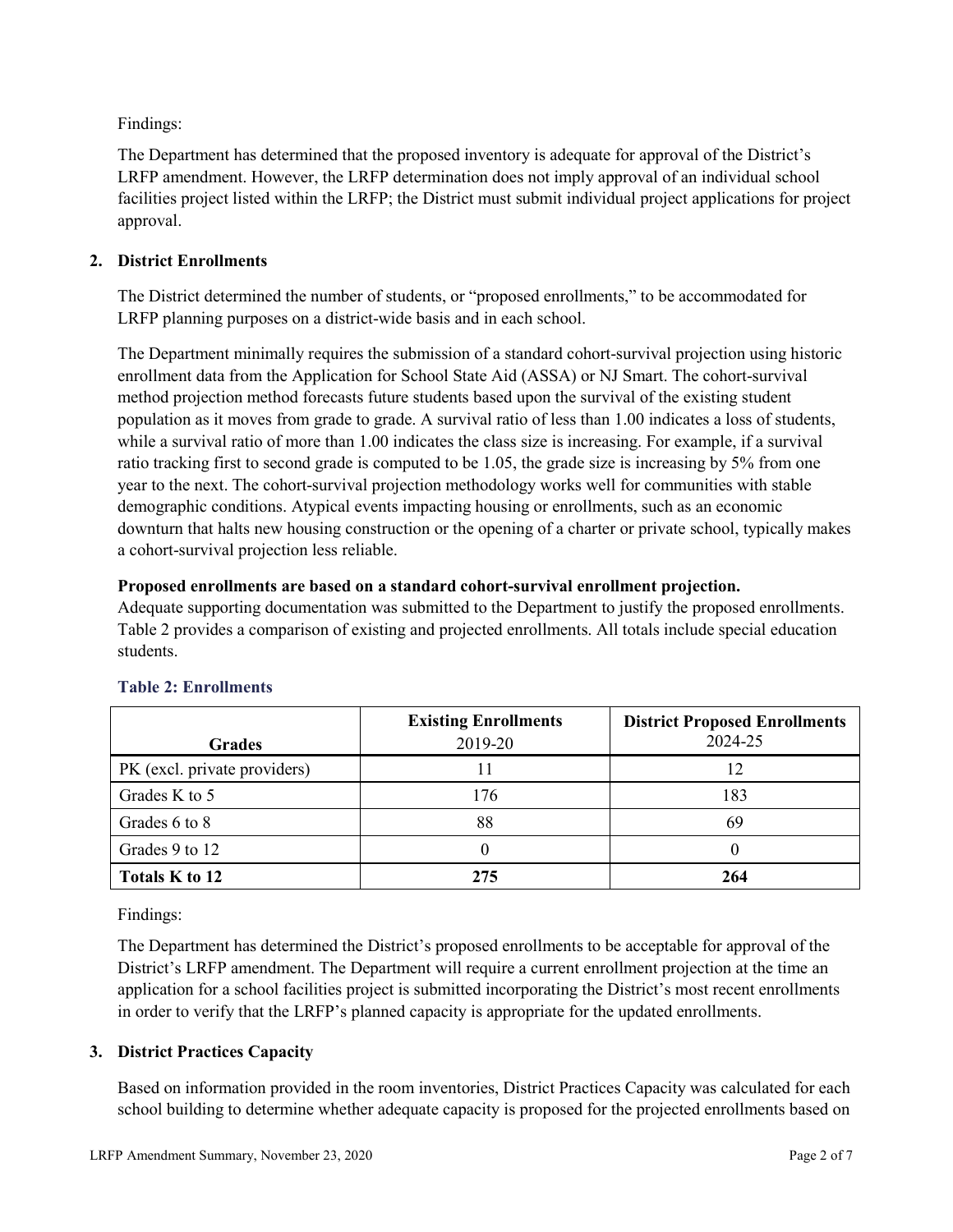district scheduling and class size practices. The capacity totals assume instructional buildings can be fully utilized regardless of school sending areas, transportation, and other operational issues. The calculations only consider district-owned buildings and long-term leases; short term leases and temporary buildings are excluded. **A capacity utilization factor of 90% for classrooms serving grades K-8 and 85% for classrooms serving grades 9-12 is applied in accordance with the FES.** No capacity utilization factor is applied to preschool classrooms.

In certain cases, districts may achieve adequate District Practices Capacity to accommodate enrollments but provide inadequate square feet per student in accordance with the FES, resulting in educational adequacy issues and "Unhoused Students." Unhoused students are considered in the "Functional Capacity" calculations used to determine potential State support for school facilities projects and are analyzed in Section 4.

Table 3 provides a summary of proposed enrollments and existing and proposed District-wide capacities. Detailed information can be found in the LRFP website reports titled *FES and District Practices Capacity Report, Existing Rooms Inventory Report, and Proposed Rooms Inventory Report.*

| <b>Grades</b>              | <b>Proposed</b><br><b>Enrollments</b> | <b>Existing</b><br><b>District</b><br><b>Practices</b><br>Capacity | <b>Existing</b><br>Deviation* | <b>Proposed</b><br><b>District</b><br><b>Practices</b><br>Capacity | <b>Proposed</b><br>Deviation* |
|----------------------------|---------------------------------------|--------------------------------------------------------------------|-------------------------------|--------------------------------------------------------------------|-------------------------------|
| Elementary ( $PK$ to 5)    | 195                                   | 203.04                                                             | 8.04                          | 203.04                                                             | 8.04                          |
| Middle $(6 \text{ to } 8)$ | 69                                    | 76.56                                                              | 7.56                          | 76.56                                                              | 7.56                          |
| High $(9 \text{ to } 12)$  | $\theta$                              | 0.00                                                               | 0.00                          | 0.00                                                               | 0.00                          |
| <b>District Totals</b>     | 264                                   | 279.60                                                             | 15.60                         | 279.60                                                             | 15.60                         |

## **Table 3: District Practices Capacity Analysis**

*\* Positive numbers signify surplus capacity; negative numbers signify inadequate capacity. Negative values for District Practices capacity are acceptable for approval if proposed enrollments do not exceed 100% capacity utilization.*

Considerations:

- Based on the proposed enrollments and existing room inventories, the District is projected to have inadequate capacity for the following grade groups, assuming all school buildings can be fully utilized: n/a
- Adequate justification has been provided by the District if the proposed capacity for a school significantly deviates from the proposed enrollments. Generally, surplus capacity is acceptable for LRFP approval if additional capacity is not proposed through new construction.

## Findings:

The Department has determined that proposed District capacity, in accordance with the proposed enrollments, is adequate for approval of the District's LRFP amendment. The Department will require a current enrollment projection at the time an application for a school facilities project is submitted, incorporating the District's most recent Fall Enrollment Report, in order to verify that the LRFP's planned capacity meets the District's updated enrollments.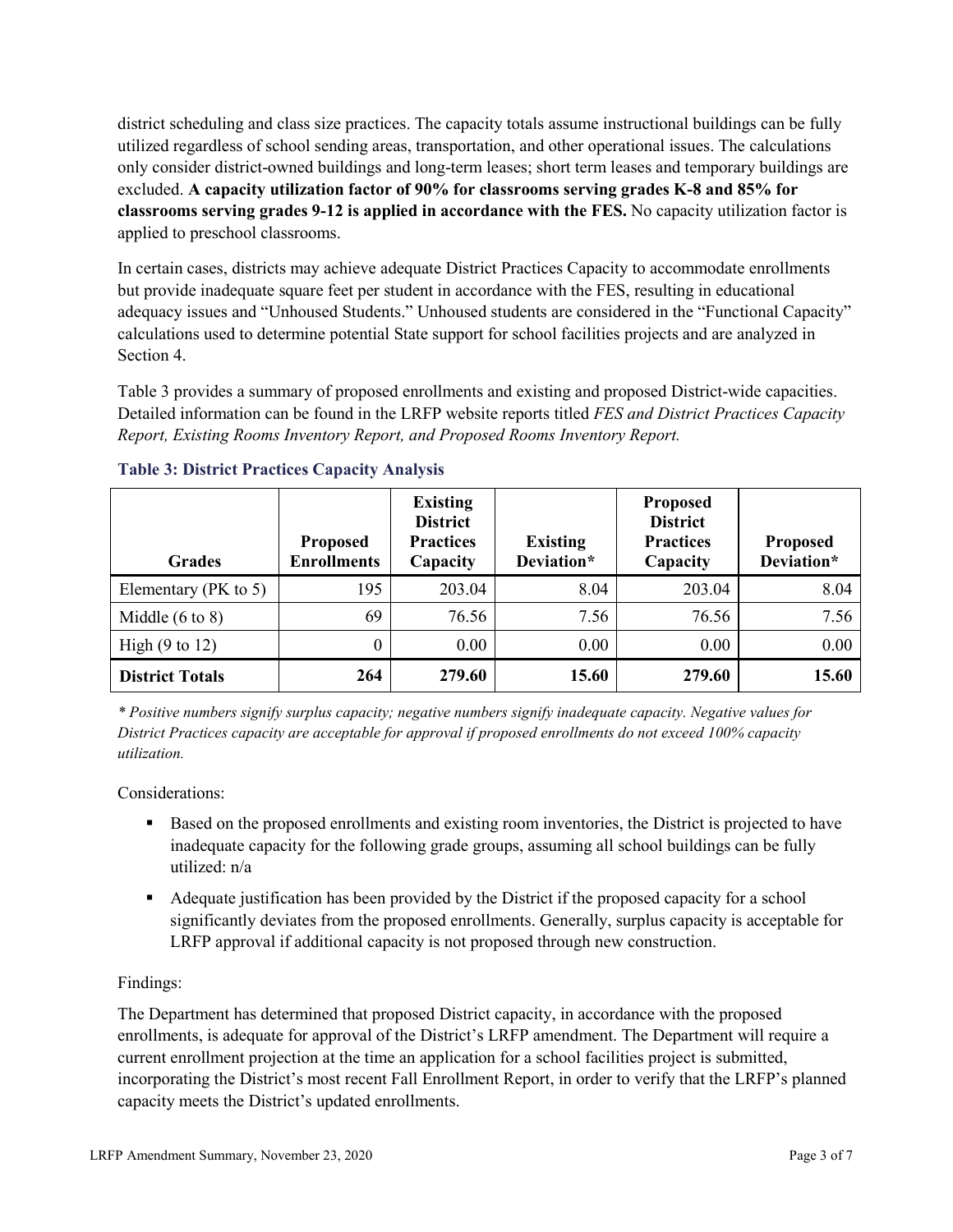## **4. New Construction Funding Eligibility**

*Functional Capacity* was calculated and compared to the proposed enrollments to provide a **preliminary estimate** of Unhoused Students and new construction funding eligibility. **A final determination will be made at the time of project application approval.**

*Functional Capacity* is the adjusted gross square footage of a school building *(total gross square feet minus excluded space)* divided by the minimum area allowance per full-time equivalent student for the grade level contained therein. *Unhoused Students* is the number of students projected to be enrolled in the District that exceeds the Functional Capacity of the District's schools pursuant to N.J.A.C. 6A:26-2.2(c). *Excluded Square Feet* includes (1) square footage exceeding the FES for any pre-kindergarten, kindergarten, general education, or self-contained special education classroom; (2) grossing factor square footage *(corridors, stairs, mechanical rooms, etc.)* that exceeds the FES allowance, and (3) square feet proposed to be demolished or discontinued from use. Excluded square feet may be revised during the review process for individual school facilities projects.

Table 4 provides a preliminary assessment of the Functional Capacity, Unhoused Students, and Estimated Maximum Approved Area for Unhoused Students for each FES grade group. The calculations exclude temporary facilities and short-term leased buildings. School buildings proposed for whole or partial demolition or reassignment to a non-school use are excluded from the calculations pending project application review. If a building is proposed to be reassigned to a different school, the square footage is applied to the proposed grades after reassignment. Buildings that are not assigned to a school are excluded from the calculations. In addition, only preschool students eligible for state funding (former ECPA students) are included. Detailed information concerning the calculations can be found in the *Functional Capacity and Unhoused Students Report* and the *Excluded Square Footage Report.*

| Category                                     | PK/K to 5 | 6 to 8 | 9 to 12  | <b>Total</b> |
|----------------------------------------------|-----------|--------|----------|--------------|
| Eligible PK /K-12 Proposed Enrollments       | 195       | 69     | 0        |              |
| FES Area Allowance (SF/student)              | 125.00    | 134.00 | 151.00   |              |
| <b>Prior to Completion of Proposed Work:</b> |           |        |          |              |
| <b>Existing Gross Square Feet</b>            | 38,747    | 14,610 | $\theta$ | 53,357       |
| <b>Adjusted Gross Square Feet</b>            | 38,066    | 14,353 | $\theta$ | 52,419       |
| <b>Adjusted Functional Capacity</b>          | 298.64    | 112.60 | 0.00     |              |
| <b>Unhoused Students</b>                     | 0.00      | 0.00   | 0.00     |              |
| Est. Max. Area for Unhoused Students         | 0.00      | 0.00   | 0.00     |              |
| <b>After Completion of Proposed Work:</b>    |           |        |          |              |
| Gross Square Feet                            | 38,747    | 14,610 | $\theta$ | 53,357       |
| New Gross Square Feet                        | $\Omega$  | 0      | $\Omega$ | $\theta$     |
| <b>Adjusted Gross Square Feet</b>            | 38,066    | 14,353 | $\Omega$ | 52,419       |
| <b>Functional Capacity</b>                   | 298.64    | 112.60 | 0.00     |              |
| <b>Unhoused Students after Construction</b>  | 0.00      | 0.00   | 0.00     |              |
| Est. Max. Area Remaining                     | 0.00      | 0.00   | 0.00     |              |

#### **Table 4: Estimated Maximum Approved Area for Unhoused Students**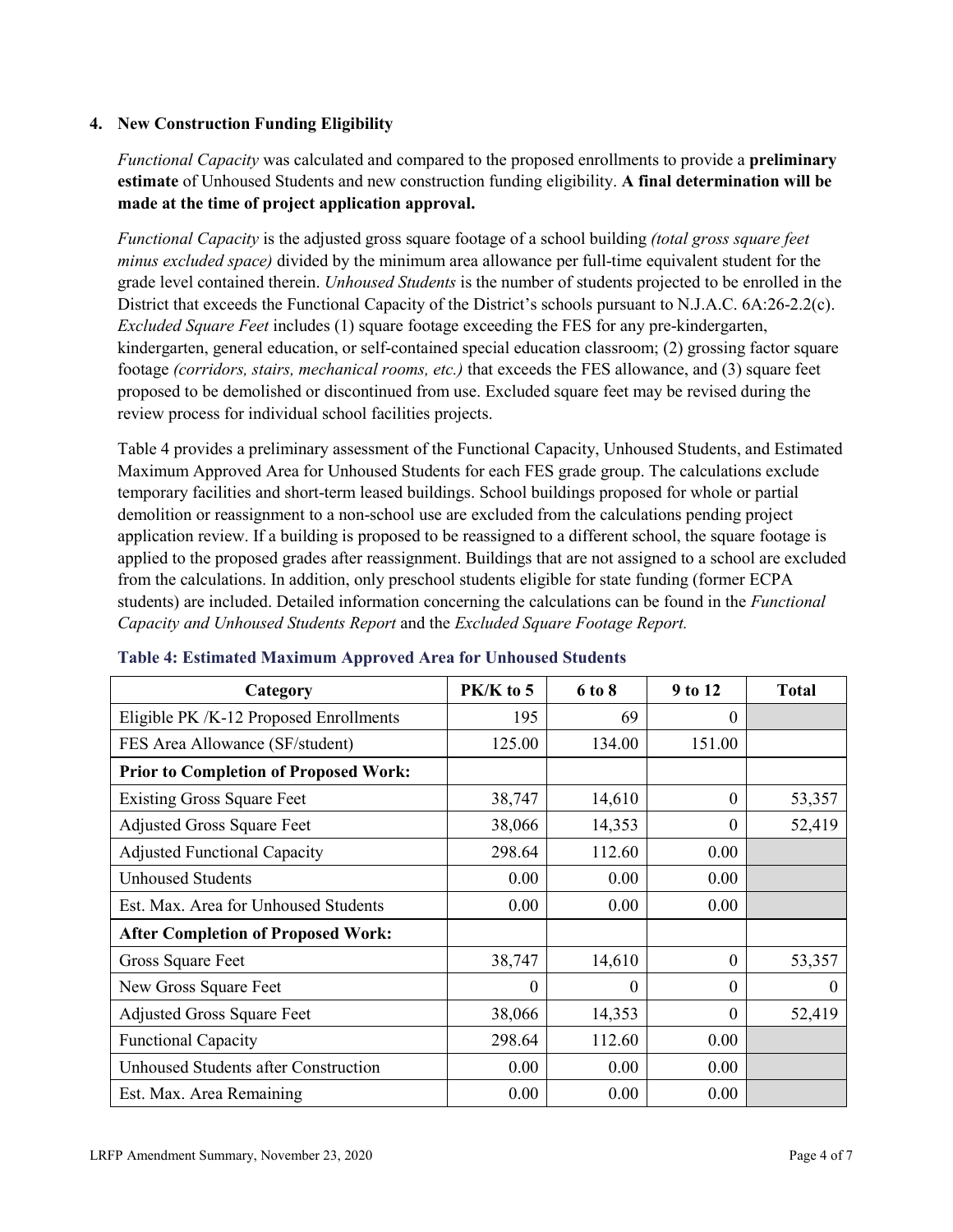Facilities used for non-instructional or non-educational purposes are ineligible for State support under the Act. However, projects for such facilities shall be reviewed by the Department to determine whether they are consistent with the District's LRFP and whether the facility, if it is to house students (full or part time) conforms to educational adequacy requirements. These projects shall conform to all applicable statutes and regulations.

Estimated costs represented in the LRFP by the District are for capital planning purposes only. The estimates are not intended to represent preliminary eligible costs or final eligible costs of approved school facilities projects.

Considerations:

- The District does not have approved projects pending completion, as noted in Section 1, that impact the Functional Capacity calculations.
- **The Functional Capacity calculations** *exclude* square feet proposed for demolition or discontinuation for the following FES grade groups and school buildings pending a feasibility study and project review: n/a.
- **Based on the preliminary assessment, the District has Unhoused Students prior to the completion** of proposed work for the following FES grade groups: n/a.
- New construction is proposed for the following FES grade groups: n/a.
- Proposed new construction exceeds the estimated maximum area allowance for Unhoused Students prior to the completion of the proposed work for the following grade groups: n/a.
- The District, based on the preliminary LRFP assessment, will not have Unhoused Students after completion of the proposed LRFP work. If the District is projected to have Unhoused Students, adequate justification has been provided to confirm educational adequacy in accordance with Section 6 of this determination.

## Findings:

Functional Capacity and Unhoused Students calculated in the LRFP are preliminary estimates. Preliminary Eligible Costs (PEC) and Final Eligible Costs (FEC) will be included in the review process for specific school facilities projects. A feasibility study undertaken by the District is required if building demolition or replacement is proposed per N.J.A.C. 6A:26-2.3(b)(10).

## **5. Proposed Work**

The District assessed program space, capacity, and physical plant deficiencies to determine corrective actions. Capital maintenance, or *"system actions,"* address physical plant deficiencies due to operational, building code, and /or life cycle issues. Inventory changes, or *"inventory actions,*" add, alter, or eliminate sites, site amenities, buildings, and/or rooms.

The Act (N.J.S.A. 18A:7G-7b) provides that all school facilities shall be deemed suitable for rehabilitation unless a pre-construction evaluation undertaken by the District demonstrates to the satisfaction of the Commissioner that the structure might pose a risk to the safety of the occupants even after rehabilitation or that rehabilitation is not cost-effective. Pursuant to N.J.A.C. 6A:26-2.3(b)(10), the Commissioner may identify school facilities for which new construction is proposed in lieu of rehabilitation for which it appears from the information presented that new construction is justified, provided, however, that for such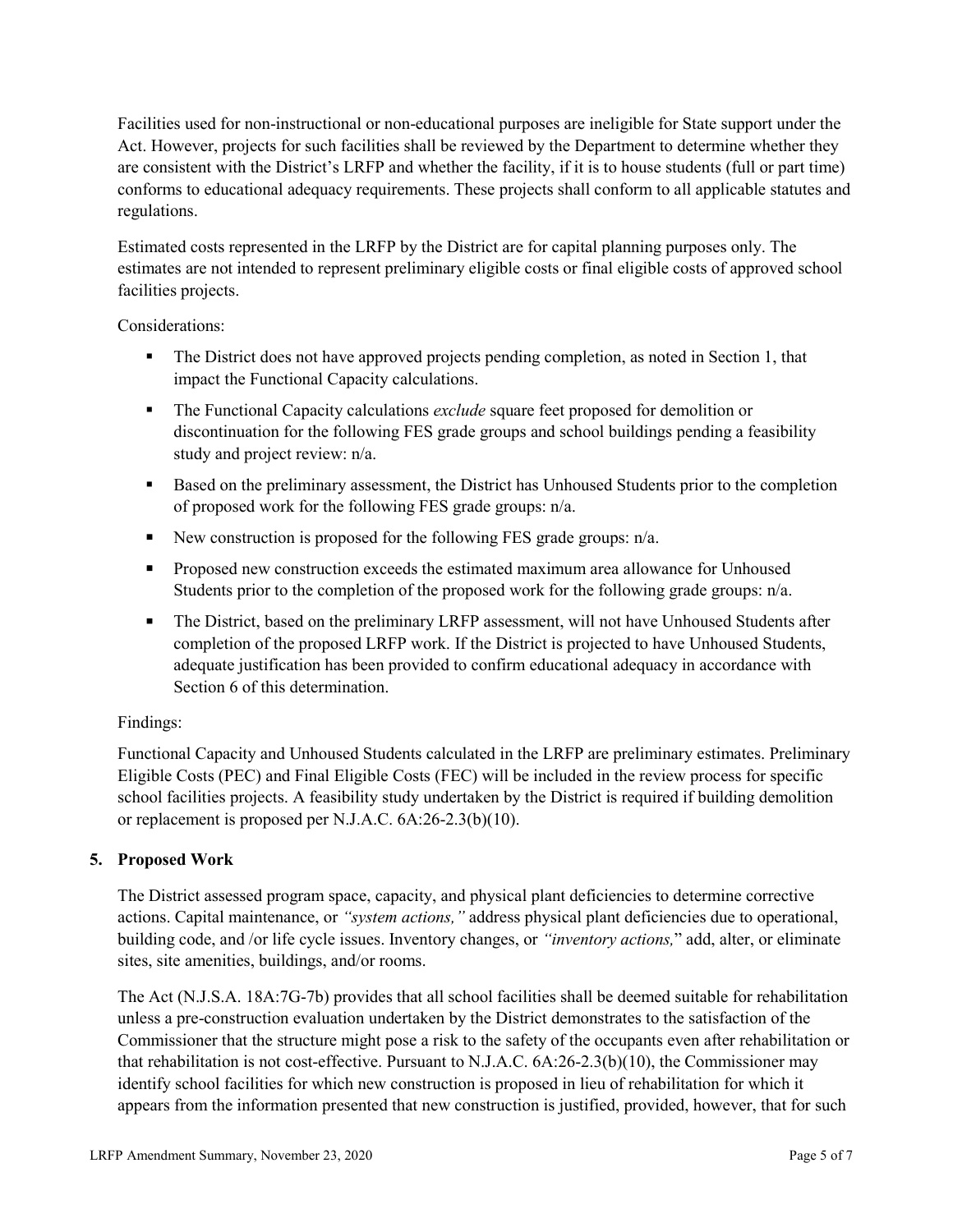school facilities so identified, the District must submit a feasibility study as part of the application for the specific school facilities project. The cost of each proposed building replacement is compared to the cost of additions or rehabilitation required to eliminate health and safety deficiencies and to achieve the District's programmatic model.

Table 5 lists the scope of work proposed for each school based on the building(s) serving their student population. Proposed inventory changes are described in the LRFP website reports titled *"School Asset Inventory Report and "Proposed Room Inventory Report."* Information concerning proposed systems work, or capital maintenance can be found in the "LRFP Systems Action Summary Report."

With the completion of the proposed work, the following schools are proposed to be eliminated: n/a; the following schools are proposed to be added: n/a.

| <b>Proposed Scope of Work</b>                                                                  | <b>Applicable Schools</b>         |
|------------------------------------------------------------------------------------------------|-----------------------------------|
| <b>Renovation only</b> (no new construction)                                                   |                                   |
| System actions only (no inventory actions)                                                     | Gibbsboro Elementary School (020) |
| Existing inventory actions only (no systems actions)                                           | n/a                               |
| Systems and inventory changes                                                                  | n/a                               |
| <b>New construction</b>                                                                        |                                   |
| Building addition only (no systems actions)                                                    | n/a                               |
| Renovation and building addition (system, existing<br>inventory, and new construction actions) | n/a                               |
| New building on existing site.                                                                 | n/a                               |
| New building on new or expanded site                                                           | n/a                               |
| Site and building disposal (in addition to above scopes)                                       |                                   |
| Partial building demolition                                                                    | n/a                               |
| Whole building demolition                                                                      | n/a                               |
| Site and building disposal or discontinuation of use                                           | n/a                               |

#### **Table 5: School Building Scope of Work**

Findings:

The Department has determined that the proposed work is adequate for approval of the District's LRFP amendment. However, Department approval of proposed work in the LRFP does not imply the District may proceed with a school facilities project. The District must submit individual project applications with cost estimates for Department project approval. Both school facilities project approval and other capital project review require consistency with the District's approved LRFP.

## **6. Proposed Room Inventories and the Facilities Efficiency Standards**

The District's proposed school buildings were evaluated to assess general educational adequacy in terms of compliance with the FES area allowance pursuant to N.J.A.C. 6A:26-2.2 and 2.3.

District schools proposed to provide less square feet per student than the FES after the completion of proposed work as indicated in Table 5 are as follows: n/a